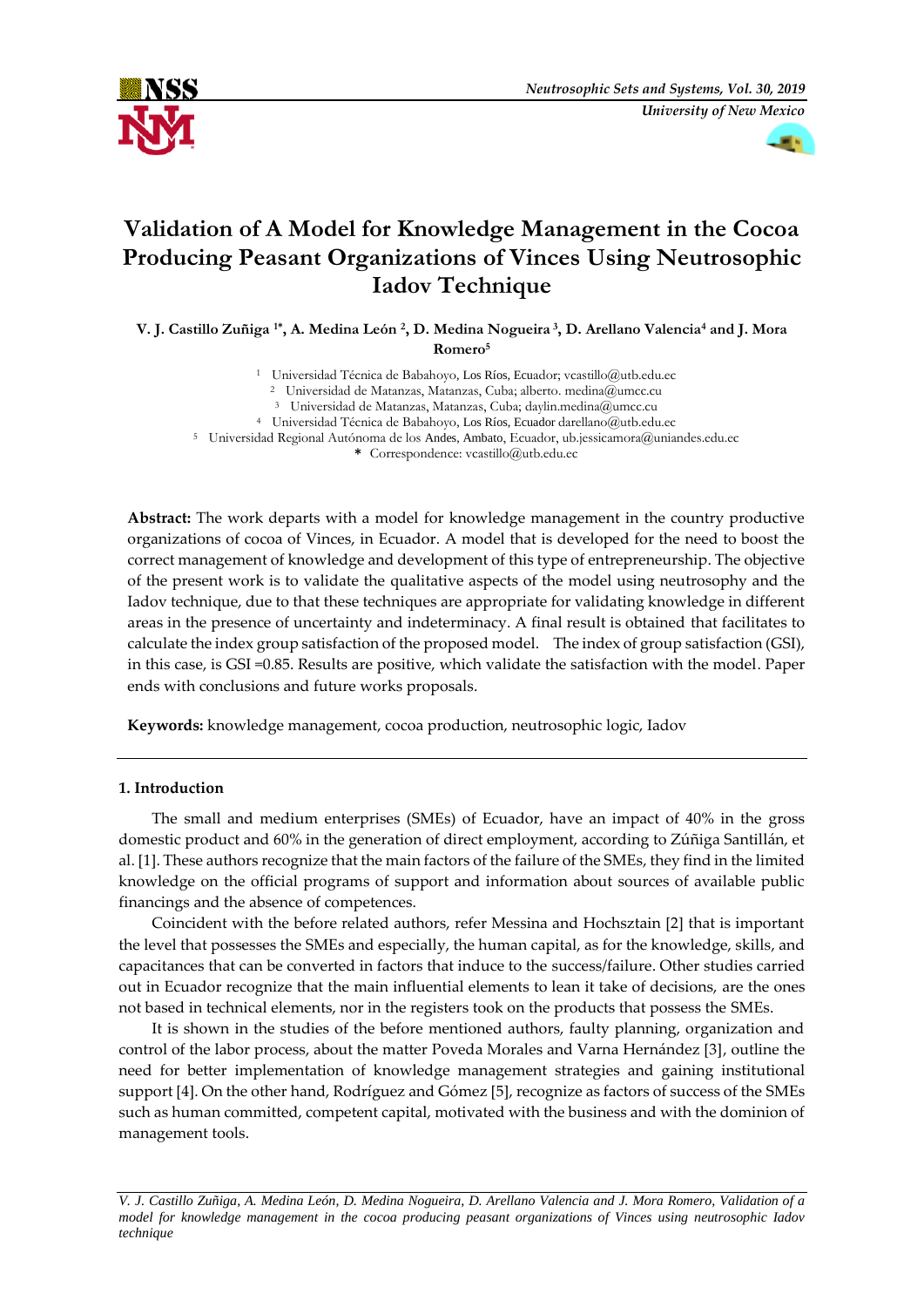The development of the knowledge in the SMEs of Ecuador corresponds with the sustainable development and the exigencies that the state imposes in this sense [6]. Specifically, for the country productive organizations of cocoa of Vinces in Ecuador, where the economic and social development, requires the management of the knowledge generated [7], favoring:

- The support to takes empiric decisions
- The mechanisms to register historical results
- That the distribution of the work is carried out without the criterion of the managers
- The follow-up and control of the carried out work
- An improvement as for the external contracting pf adviser.

Other difficulties are recognized to keep the experiences of the region in the cultivation of the product, the conditions, and the particular properties of the area, transmit and formalize experiences and knowledge. The producers are developed in an environment that lacks activities that stimulate the management of human talent and knowledge, with impact on the organizational culture and productive results.

The management of human talent in the scientific literature defines the following mains steps: management of human resources, management of the human capital, management of the personnel. However, the fundamental thing is considered to the person or the human being as bearing integrity of the capacitance of work or the human capital, not as a means [8].

It is recognized that entrepreneurship must incorporate a philosophy of management that is based on the belief that the person could generalize the knowledge that generates. To center in the work position for the design of the systems of knowledge management.

It is essential to create the context that facilitated the peoples to acquire the capacitance and the motivation, as well as that, have the opportunity to involve in operation in which promotes collective apprenticeship [9] and it incorporates the organizational culture. In this sense, the effort of the national association of exporters highlights the cocoa producers [10].

The deficiencies and difficulties outlined, result in an exigency for the development of the human talent in the country productive organizations of cocoa of Vinces:

- Deciding the leaders of human talent and identify relevant knowledge
- Making good use of better experiences and transfers it.
- To motivate the personnel to explore and use knowledge
- Propitiating the innovation and the creation of values added in order to achieve competitiveness and sustainability.

Based on the documentary analysis, the literature consulted not recognize studies using knowledge management (KM) of these organizations. As for the KM that it has been effective, it has originated of enlarging interest, and it has been treated from different perspectives, as systems of information, organizational apprenticeship, strategic direction, and [11] innovations, accustomed is insufficient, for these undertakings.

In agreement with it before related, it is of highlighting that the models of knowledge management define in simplified form: symbolic and schematic the components that define it; to delimit someone of your dimensions; permitting an approximate sight; to describe processes and construct; finding one's bearings strategies; as well as to contribute essential data [12] is vital for the SMEs. Therefore, the KM model to boost the human talent in productive organizations of cocoa of Vinces, for later operationalization in specific procedures, contribute to keep the traditions (good practical in the historical conditions-make concrete of the territory), and at the same time to incorporate experiences, tools and knowledge to the increment of the productivity and the effectiveness of the process.

To verify the validity of the model that it is proposed neutrosophic Iadov technique is used. The Iadov technique constitutes an indirect form to study the users´ satisfaction [13]

This technique uses [14], the main criterion to formulate questions that validate the proposals, while the questions not related or complementary serve as an introduction and to get additional

*V. J. Castillo Zuñiga, A. Medina León, D. Medina Nogueira, D. Arellano Valencia and J. Mora Romero, Validation of a model for knowledge management in the cocoa producing peasant organizations of Vinces using neutrosophic Iadov technique*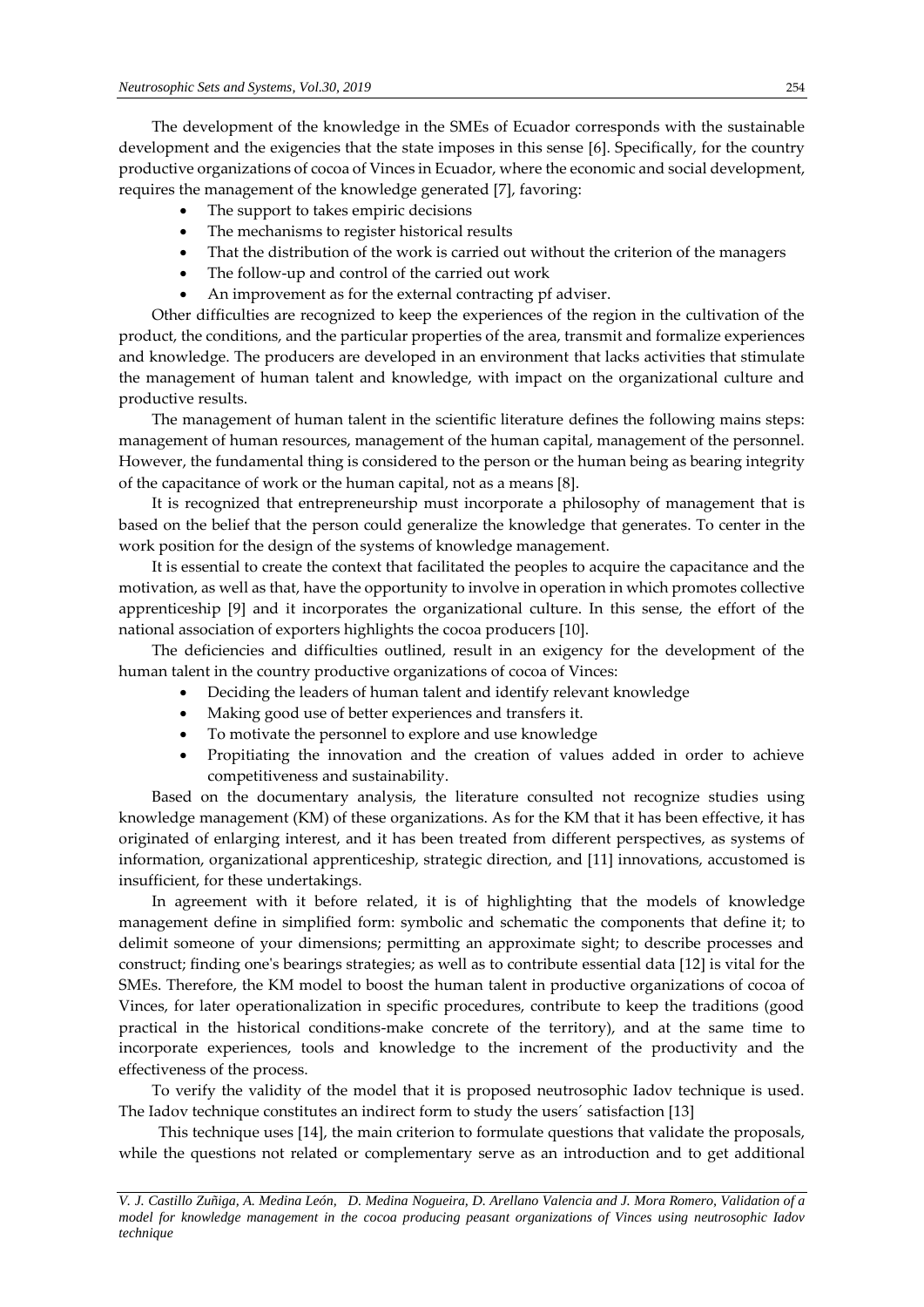information about the proposal. The results of these form the "logical table of Iadov"[15, 16]. In this document, the satisfaction of the emitting actors and the beneficiaries of the strategy of development, are combined to form the receiving actors. The techniques of the criterion of user must be used as a form to evaluate the results in those cases in which the proposal is contextualized, immersed in the context and for finding the applicability of the result [17].

The degree of satisfaction- in satisfaction is a psychological state that it shows in the peoples as an expression of the interaction that moves between the positive poles and negative [17]. Neutrosophic Iadov allows to include indetermination and the importance of the user.

Recently, neutrosophy has been introduced as a theory for decision making [18]. The neutrosophic term means knowledge of the neutral thought and this neutral represents the main distinction between fuzzy and intuitionist logic [19]. The theory of neutrosophy introduces a new logic in which is estimated that each proposition has a true degree (t), indetermination degree (i) and a falsity degree (f) [20]. They have proposed many extensions of the classic methods of taking of decisions to treat the indetermination based on the theory of the neutrosophic as TOPSIS [19], DEMATEL [21], AHP [22] and VIKOR [23].

The original proposal of the Iadov method do not allow appropriate management of the indetermination. Another weakness is the impossibility of including users' importance. The introduction of the neutrosophy theory resolves the problems of indetermination that appear in the evaluations, being useful for capturing the neutrals or ambiguous positions of users [24]. Each idea tends to is neutralized, decreased, balanced for other ideas [25].

#### **2. Materials and Methods**

In the Iadov technique, questionnaires are used to decide the degree of satisfaction of the users with the proposal to measure the impact of the strategy of the investigator with a total of seven questions, three of those which are closed and four open, whose report is unknown for the subject [26]. These three ask about hidden sections relate through the "logical table of Iadov", that is to present adapted to investigation. The interrelation of the three questions shows the position of each user in the scale of satisfaction. This scale of satisfaction is expressed using SVN numbers [28]. The original definition of true value in the neutrosophic logic is presented as follow [27]:

It is N = { $(T, I, F)$  : T, I,  $F \subseteq [0, 1]$ } a neutrosophic valuation as a mapped of a group from proportional formulae to N, and for each p sentence then:

 $v(p) = (T, I, F)$  (1)

In order to make easy practical application to real-world, it was developed a proposal of singlevalued neutrosophic sets (SVNS) allowing to use of linguistic variables [28, 29], this increase the interpretability of models and the use of the indetermination in practical problems.

Be  $X$  a universe of discourse. A SVNS  $A$  on  $X$  is an object of the form.

$$
A = \{ (x, u_A(x), r_A(x), v_A(x)) : x \in X \}
$$
 (2)

Where,  $uA(x): X \to [0,1], rA(x): X \to [0,1]$  y  $vA(x): X \to [0,1]$ , con  $0 \le uA(x)+rA(x)+vA(x): \le 3$  for all  $x \in X$ . The intervals  $(x)$ ,  $(x)$  and  $(x)$  denote the true, indeterminate and false membership of x in A, respectively. For motives of convenience, an SVN number could be expressed as  $A = (a, b, c)$ , where  $a, b, c \in [0,1], y + b + c \leq 3$ . The SVN numbers, that it is obtained, is of utility for the systems of decision making. To analyze the results, it establishes as a function of punctuation. To arrange the alternatives uses a function of [30] punctuation adapted

$$
s(V) = T - F - I \tag{3}
$$

In the case that the assessment corresponds to indeterminacy (I) a process of deneutrosophication is developed [1]. In this case,  $I \in [-1, 1]$ . Lastly, we work with the average of the extreme values  $I \in [0,1]$ to obtain a single value.

$$
\lambda([a_1, a_2]) = \frac{a_1 + a_2}{2} \tag{4}
$$

*V. J. Castillo Zuñiga, A. Medina León, D. Medina Nogueira, D. Arellano Valencia and J. Mora Romero, Validation of a model for knowledge management in the cocoa producing peasant organizations of Vinces using neutrosophic Iadov technique*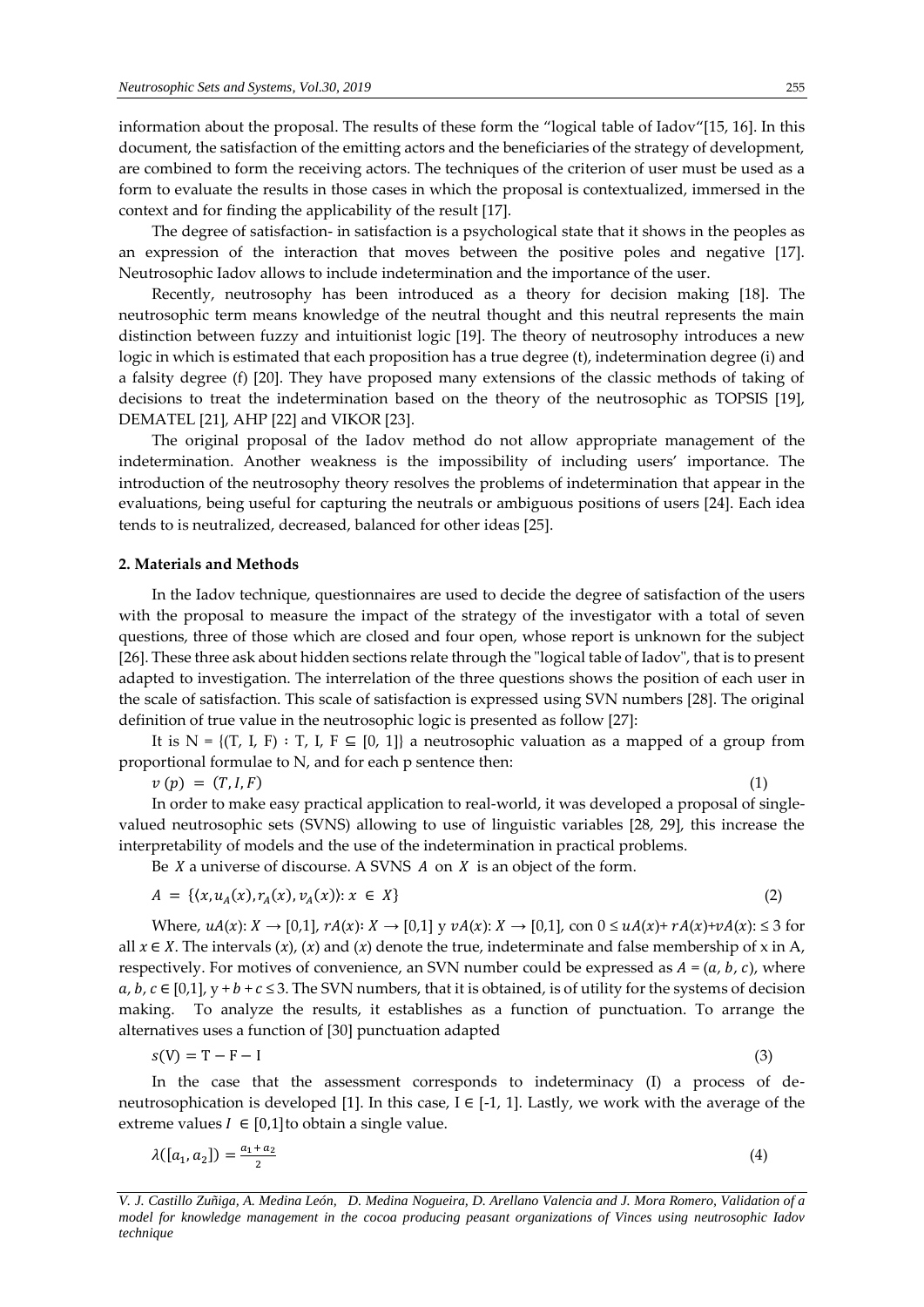Then, the results are aggregated. In this paper, the weighted average aggregation operator is proposed to calculate the group satisfaction index (GSI). The weighted average (WA) is extensively used [2, 3]. A WA operator has associated a vector of weights, V, with  $v_i \in [0,1]$  and $\sum_1^n v_i = 1$ , with the following form:

 $WA(a_1, ..., a_n) = \sum_1^n v_i a_i$ 

(5)

Where  $v_i$  represented the importance of expert i. This proposal allows dealing with indeterminacy and importance of users due to expertise or any other reason making Iadov method more practical [19].

## **3. Survey to Country Producers of Cocoa in Vinces**

A model to promote the knowledge management of the country organizations producers of cocoa of Vinces, province Los Rios, Ecuador was proposed based on the study of a group of models of knowledge management, the legal framework and the particular properties of the sector by means of diagnosis.

The general procedure describes previously proposes five phases: build a work team, creation of the center of strategic information, allies and possibilities, implementation and measurement, and feedback. The conception integrates a series of tools as a methodological solution to the outlined scientific problem. The implementation permits the identification of the main deficiencies and related risks with the integral acting of the human talent and the generation of actions of improvement accordingly, as part of the continuous improvement.

A case study was developed for the validation of the model. A scale with individual expressions satisfaction and its corresponding score value is shown in Table 1.

| <b>TUDIC 1.</b> DUAIU BAUBIAUDIU WIAI D V I V VAIAUB. |                   |                |  |  |  |  |
|-------------------------------------------------------|-------------------|----------------|--|--|--|--|
| Linguistic expression                                 | <b>SVN Number</b> | <b>Scoring</b> |  |  |  |  |
| Clearly pleased                                       | (1, 0, 0)         |                |  |  |  |  |
| More pleased than unpleased                           | (1, 0.25, 0.25)   | 0.5            |  |  |  |  |
| Not defined                                           |                   |                |  |  |  |  |
| More unpleased than pleased                           | (0.25, 0.25, 1)   | $-0.5$         |  |  |  |  |
| Clearly unpleased                                     | (0,0,1)           |                |  |  |  |  |
| Contradictory                                         | (1,0,1)           |                |  |  |  |  |

**Table 1.** Scale satisfaction with SVN values.

| Table 2. The Iadov logical table |  |  |
|----------------------------------|--|--|
|----------------------------------|--|--|

|                      | Would you consider knowledge management without using the proposed |                                                                     |                             |                |                   |                |     |            |                |
|----------------------|--------------------------------------------------------------------|---------------------------------------------------------------------|-----------------------------|----------------|-------------------|----------------|-----|------------|----------------|
|                      | model?                                                             |                                                                     |                             |                |                   |                |     |            |                |
|                      |                                                                    | N <sub>0</sub>                                                      |                             |                | I don't know      |                | yes |            |                |
| Do<br>your           |                                                                    | If you could choose freely, a model for knowledge management, would |                             |                |                   |                |     |            |                |
| expectations meet    |                                                                    |                                                                     | you use the proposed model? |                |                   |                |     |            |                |
| the application of   | ves                                                                | don't<br>I                                                          | No                          | ves            | don't<br>$\bf{I}$ | N <sub>0</sub> | ves | don't<br>I | N <sub>o</sub> |
| model<br>for<br>the  |                                                                    | know                                                                |                             |                | know              |                |     | know       |                |
| knowledge            |                                                                    |                                                                     |                             |                |                   |                |     |            |                |
| management?          |                                                                    |                                                                     |                             |                |                   |                |     |            |                |
| Very pleased.        | 1(6)                                                               | (1)<br>2                                                            | 6                           | $\mathfrak{p}$ | 2                 | 6              | 6   | 6          | 6              |
| Partially pleased.   |                                                                    | $\overline{2}$                                                      | 3                           | 2              | 3(1)              | 3              | 6   | 3          | 6              |
| It's all the same to |                                                                    | 3                                                                   | 3                           | 3              | 3                 | 3              | 3   | 3          | 3              |
| me                   |                                                                    |                                                                     |                             |                |                   |                |     |            |                |
| unpleased<br>More    |                                                                    | 3                                                                   | 6                           | 3              | 4                 | 4              | 3   | 4          | 4              |
| than pleased.        |                                                                    |                                                                     |                             |                |                   |                |     |            |                |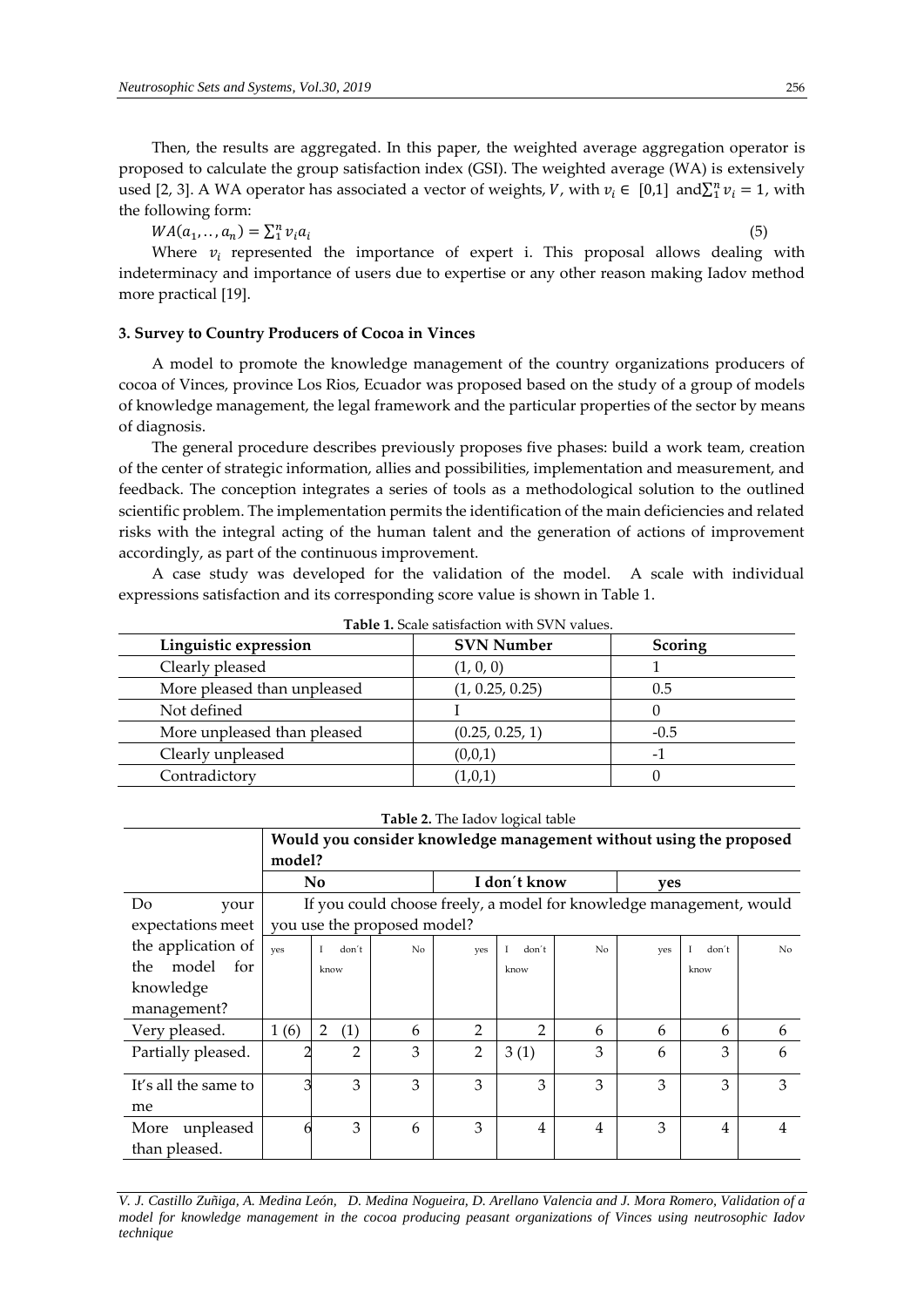| Not pleased   |   | O | I | 4 |   |  |
|---------------|---|---|---|---|---|--|
| don't<br>know | ັ | U | ັ |   | ັ |  |
| what to say   |   |   |   |   |   |  |

A sample of 21 specialists directed linked to the model were surveyed. The survey elaborated comprises 7 questions, three closed questions interspersed in four open questions, of which 1 fulfilled the introductory function and three functioned as reaffirmation and sustenance of objectivity of the user response.

In this case, the results are shown in Table 3.

| Expression                  | Total | $\frac{6}{6}$ |
|-----------------------------|-------|---------------|
| Clearly pleased             |       | 75            |
| More pleased than unpleased |       | 12.5          |
| Not defined                 |       | 12.5          |
| More unpleased than pleased |       |               |
| Clearly unpleased           |       |               |
| Contradictory               |       |               |

**Table 3.** Results of the application to producers of cocoa in Vinces.

The calculation of the score is carried out. In this case, it two initial user have more expertise with V= [0.2, 0.2, 0.1, 0.1, 0.1, 0.1, 0.1, 0.1]. The final result of the index of group satisfaction (GSI) that the method portrays, in this case, is: GSI =0.85. Results are positive, show the satisfaction with the model, as displayed in Figure 1.



**Figure 1.** Scale with group satisfaction index.

The proposal to extend the Iadov method with SVN numbers making it easy to use and practical in applications for knowledge management model validation. The inclusions of indetermination allow a more robust and real-world compatible form to represent information in comparison with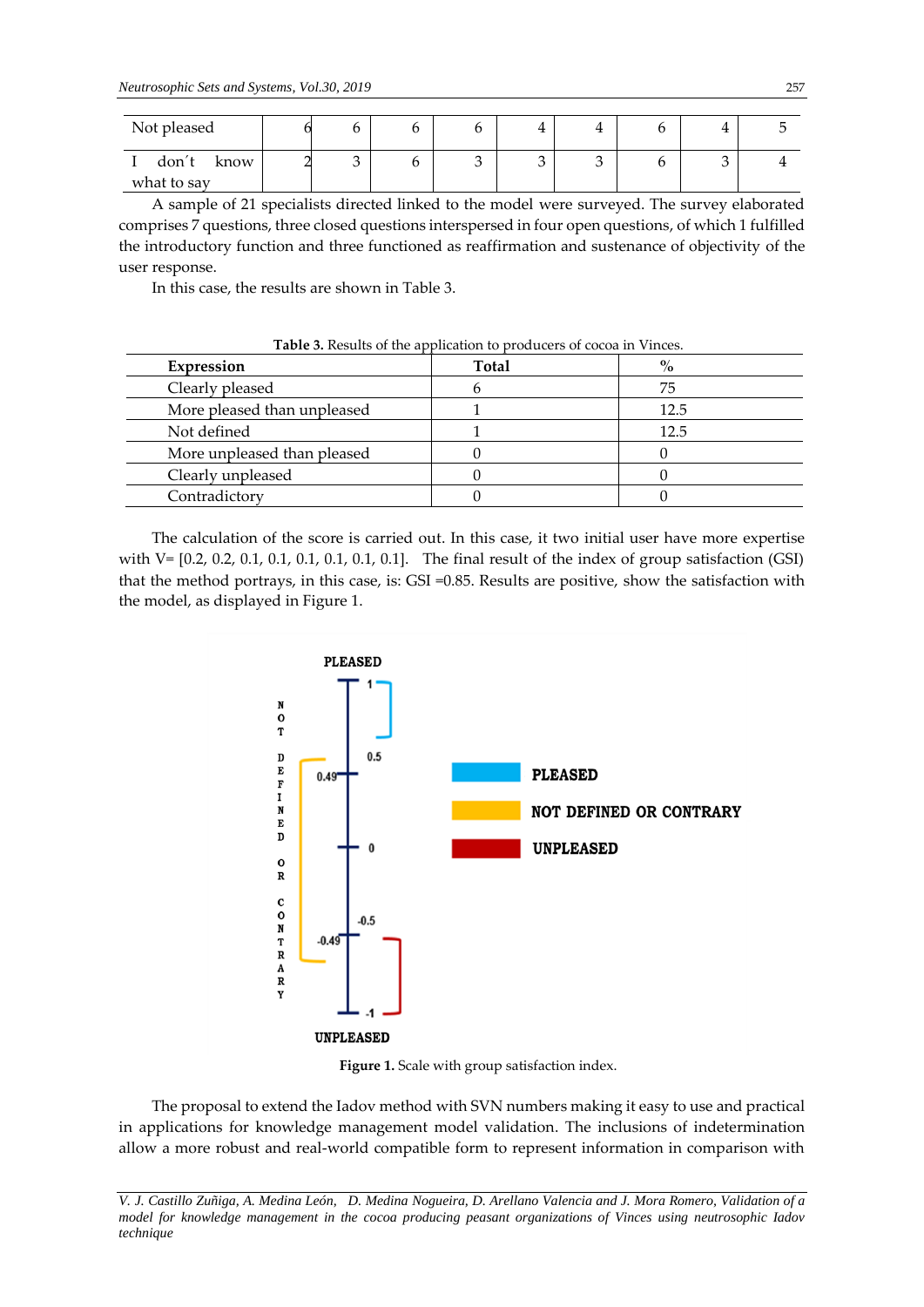the typical application of Iadov. The inclusion of the WA operator improves the traditional method allowing to express the importance of the [34] sources of information o expertise of users. The realworld application of the proposal validates the model for knowledge management in the country productive organizations of cocoa of Vinces, Ecuador.

## **4. Conclusions (authors also should add some future directions points related to her/his research)**

In this paper, the neutrosophic Iadov is used, which contributes to an appropriate method for the management of indeterminacy and for taking into account uncertainty in real-world problems and the importance of the users. The Iadov method with the inclusion of the neutrosophic analysis showed applicability and facility of use in the validation of the knowledge management model. Between the advantages concerning the original, it is that it can incorporate the indetermination in a more natural way. Another advantage is that allows the use of aggregation operators, which permits express the importance or the expertise of the users according to the experience or some other criterion.

The final result is of  $GSI = 0.85$ . Results that validate the satisfaction with the model for knowledge management in the cocoa producing peasant organizations of Vinces. Future works will concentrate on including the modeling of knowledge in the proposal trough neutrosophic cognitive mapping extending previous works from [35-38].

#### **Acknowledgements**

The authors are highly grateful to the Referees for their constructive suggestions.

## **Conflicts of Interest**

The authors declare no conflict of interest.

#### **References**

- 1. X. Zúñiga, R. Espinoza, H. Campos, et al. Una mirada a la globalización: Pymes ecuatorianas. Revista Observatorio Economía Latinoamericana. 2016 (junio):17-24. ISSN 1696-8352.
- 2. M. Messina, E. Hochsztain. Factores de éxito de un emprendimiento: Un estudio exploratorio con base en Técnicas de Data Mining. Revista Espíritu Emprendedor. 2015;19(1):31-40. ISSN 2602- 8093.
- 3. T.C. Poveda, J. Varna. Determinación de las competencias personales del emprendedor para la creación de empresas ecuatorianas. Caso: Empresas de abarrotes y empresa proferretería, Ambato. Metanoia. 2018;3(5):37-49. ISSN 1390-9282.
- 4. M.P. Padilla, L.F. Lascano, W.R. Jiménez. La dinámica empresarial y el emprendimiento, factores determinantes para el desarrollo del ciclo de vida de las pymes. Revista Publicando. 2018;15(2):308-25. ISSN 1390-9304.
- 5. D. Rodríguez, A.X. Gómez. Las competencias emprendedoras en el Departamento de Boyacá. Apuntes del CENES. 2014;33(58):217-42. ISSN 0120-3053.
- 6. Alaña Castillo TP, Capa Benítez LB, Sotomayor Pereira JG. Desarrollo sostenible y evolución de la legislación ambiental en las MYPIMES del Ecuador. Universidad y Sociedad. 2016;8(3). ISSN 2218-3620.
- 7. L.V. Sanchez. Historia de la fundación de Vinces. La Hora. 2018;3(2):44-7. ISSN 8412-3715.
- 8. A. Cuesta, M. Valencia. Indicadores de gestión del capital humano y del conocimiento en la empresa. La Habana, Cuba, 2014. p. 199. ISBN 978-959-270-310-0.
- 9. C. Macías, A. Aguilera. Contribución de la gestión de recursos humanos a la gestión del conocimiento. Estudios Gerenciales. 2012; 28(123):133-48. ISSN 0123-5923.
- 10. ANECACAO. Un dulce encuentro que generó grandes negocios. Revista Especializada en Cacao. 2017;8(2):25-7. ISSN 8431-4563.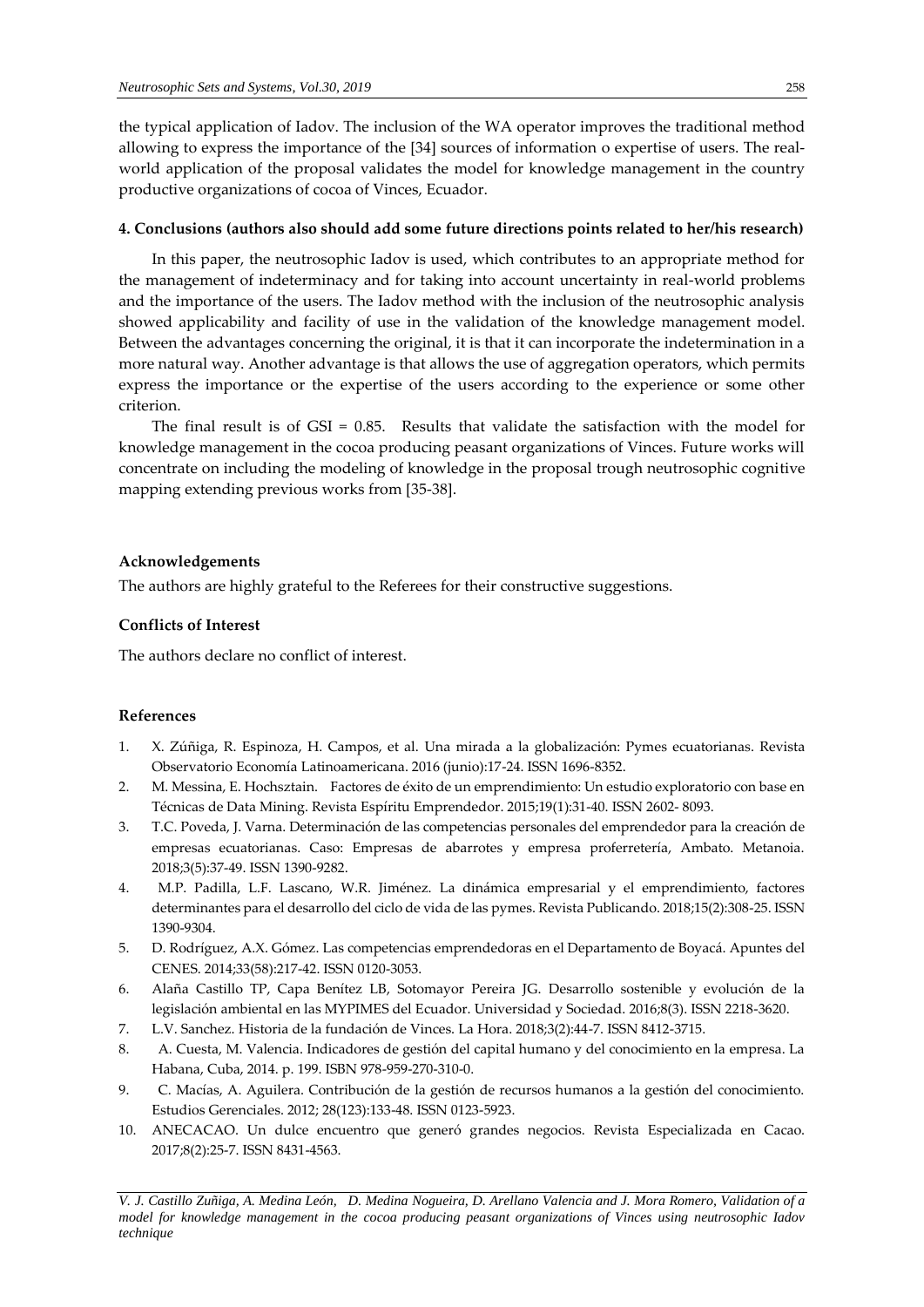- 11. D. Medina, D. Nogueira, A. Medina, et al. La Gestión por el Cocimiento: contribución a la Gestión Universitaria en Cuba. Revista Especializada en Cacao. 2014;5(2):42- 51. ISSN 1390-6674.
- 12. D. Medina, A. Medina, D. Nogueira. Procesos y factores claves de la gestión del conocimiento. Universidad y Sociedad. 2017;9(2):16-23. ISSN 2218-3620.
- 13. López, A. and V. González, La técnica de Iadov. Una aplicación para el estudio de la satisfacción de los alumnos por las clases de educación física. Revista Digital [internet] Abril, 2002. 47: p. 202.
- 14. N. Kuzmina. Metódicas investigativas de la actividad pedagógica. Editorial Leningrado, 1970.
- 15. Pablo-Lerchundi, I., M.-C. Núñez-del-Río, and R.-M. González-Tirados, Career choice in engineering students: its relationship with motivation, satisfaction and the development of professional plans. Anales de Psicología/Annals of Psychology, 2015. 31(1): p. 268-279.
- 16. Flores, I.G. and V.M. Miguel, A contribution to the management of information science, technology and innovation. Vivat Academia, 2017. 20(140): p. 55-63.
- 17. Flores, I.G. and V.M. Miguel, A contribution to the management of information science, technology and innovation. Vivat Academia, 2017. 20(140): p. 55-63.
- 18. F. Smarandache, and M. Leyva-Vázquez. Fundamentos de la lógica y los conjuntos neutrosóficos y su papel en la inteligencia artificial. Neutrosophic Computing and Machine Learning, 2018, (1).
- 19. P. Biswas, S. Pramanik, and B.C. Giri. Neutrosophic TOPSIS with Group Decision Making, in Fuzzy Multi-Criteria Decision-Making Using Neutrosophic Sets, C. Kahraman and İ. Otay, Editors. 2019, Springer International Publishing: Cham. p. 543-585.
- 20. M. Leyva Vázquez, F. Smarandache. Neutrosofía: Nuevos avances en el tratamiento de la incertidumbre. 2018: Pons Publishing House / Pons asbl.
- 21. Abdel-Basset, M., Saleh, M., Gamal, A., & Smarandache, F. (2019). An approach of TOPSIS technique for developing supplier selection with group decision making under type-2 neutrosophic number. Applied Soft Computing, 77, 438-452.
- 22. B. Said and F. Smarandache. Multi-attribute decision making based on interval neutrosophic trapezoid linguistic aggregation operators, in Handbook of Research on Generalized and Hybrid Set Structures and Applications for Soft Computing. 2016, IGI Global. p. 344-365.
- 23. M. Abdel-Basset, et al. A group decision making framework based on neutrosophic VIKOR approach for e-government website evaluation. Journal of Intelligent & Fuzzy Systems, 2018. 34(6): p. 4213-4224.
- 24. F. Smarandache. A Unifying Field in Logics: Neutrosophic Logic. Neutrosophy, Neutrosophic Set, Neutrosophic Probability: Neutrosophic Logic: Neutrosophy, Neutrosophic Set, Neutrosophic Probability. Third ed. 2003: American Research Press.
- 25. F. Smarandache. Law of Included Multiple-Middle & Principle of Dynamic Neutrosophic Opposition. 2014, Belgium: Europa Nova.
- 26. M. Leyva-Vázquez. Modelo de Ayuda a la Toma de Decisiones Basado en Mapas Cognitivos Difusos. 2013, UCI. Doctor en Ciencias Técnicas: La Habana, 2018.
- 27. H. Wang, et al. Interval Neutrosophic Sets and Logic: Theory and Applications in Computing: Theory and Applications in Computing. 2005: Hexis.
- 28. Vázquez, M.Y.L., et al., Modelo para el análisis de escenarios basados en mapas cognitivos difusos: estudio de caso en software biomédico. Ingenieria y Universidad: Engineering for Development, 2013. 17(2): p. 375- 390.
- 29. Broumi, S., J. Ye, and F. Smarandache, An Extended TOPSIS Method for Multiple Attribute Decision Making based on Interval Neutrosophic Uncertain Linguistic Variables. Neutrosophic Sets & Systems, 2015. 8: p. 22-30.
- 30. J. Q. Wang, Y. Yang, and L. Li. Multi-criteria decision-making method based on single-valued neutrosophic linguistic Maclaurin symmetric mean operators. Neural Computing and Applications, 2018. 30(5): p. 1529-1547.
- 31. Salmerona, J.L. and F. Smarandacheb, Redesigning Decision Matrix Method with an indeterminacy-based inference process. Multispace and Multistructure. Neutrosophic Transdisciplinarity (100 Collected Papers of Sciences), 2010. 4: p. 151.